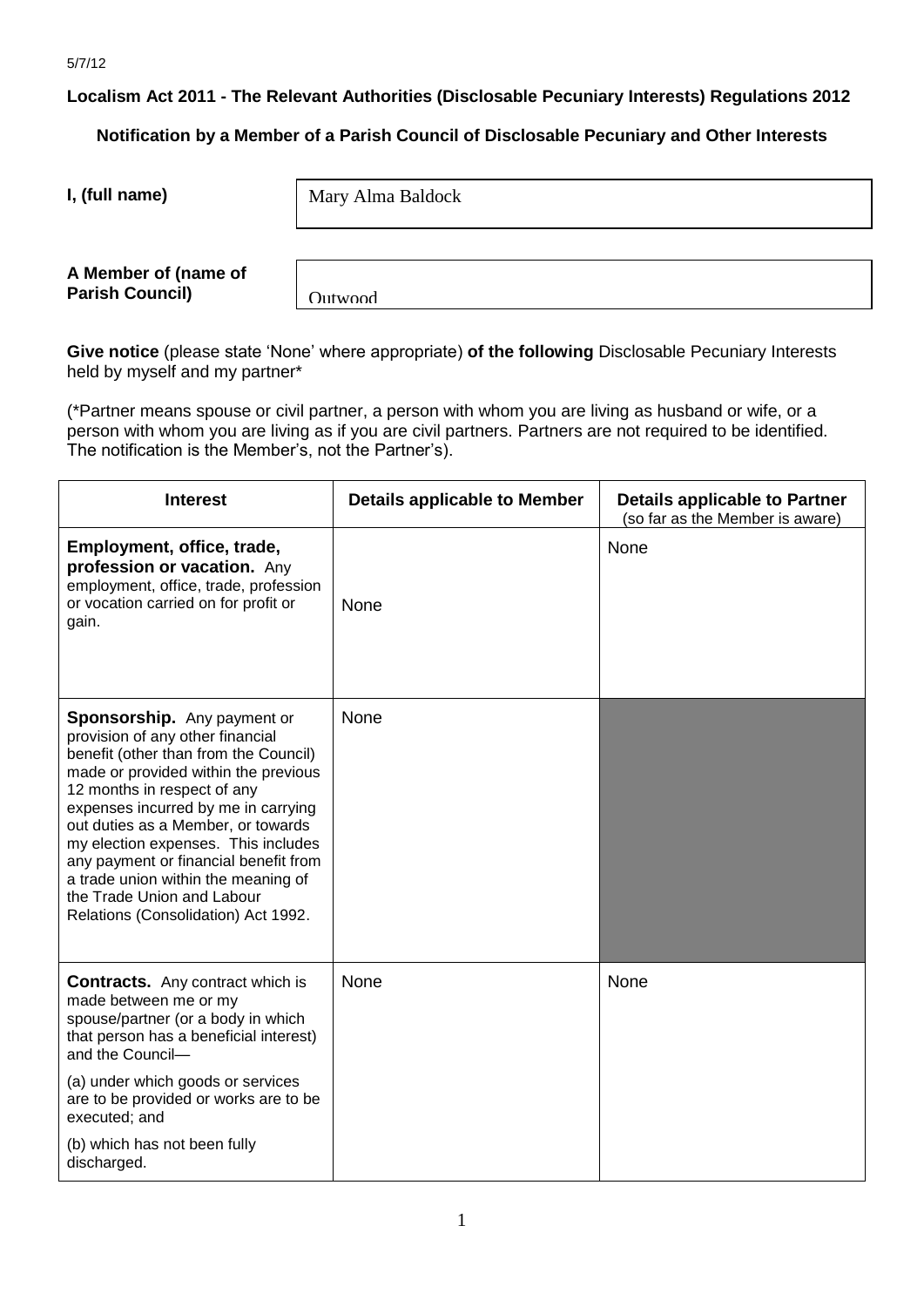| <b>Interest</b>                                                                                                                                                                                            | <b>Details applicable to Member</b>                          | <b>Details applicable to Partner</b><br>(so far as the Member is aware) |
|------------------------------------------------------------------------------------------------------------------------------------------------------------------------------------------------------------|--------------------------------------------------------------|-------------------------------------------------------------------------|
| Land. Any beneficial interest in land<br>which is within the Council's area<br>(e.g. my home).                                                                                                             | Homelands<br>Miller's Lane<br>Outwood<br>RH <sub>1</sub> 5PZ | Homelands<br>Miller's Lane<br>Outwood<br>RH1 5PZ                        |
| <b>Licences.</b> Any licence (alone or<br>jointly with others) to occupy land in<br>the Council's area for a month or<br>longer.                                                                           | None                                                         | None                                                                    |
| <b>Corporate tenancies.</b> Any<br>tenancy where (to my knowledge)-<br>(a) the landlord is the Council; and<br>(b) the tenant is a body in which I or<br>my spouse / partner has a beneficial<br>interest. | None                                                         | None                                                                    |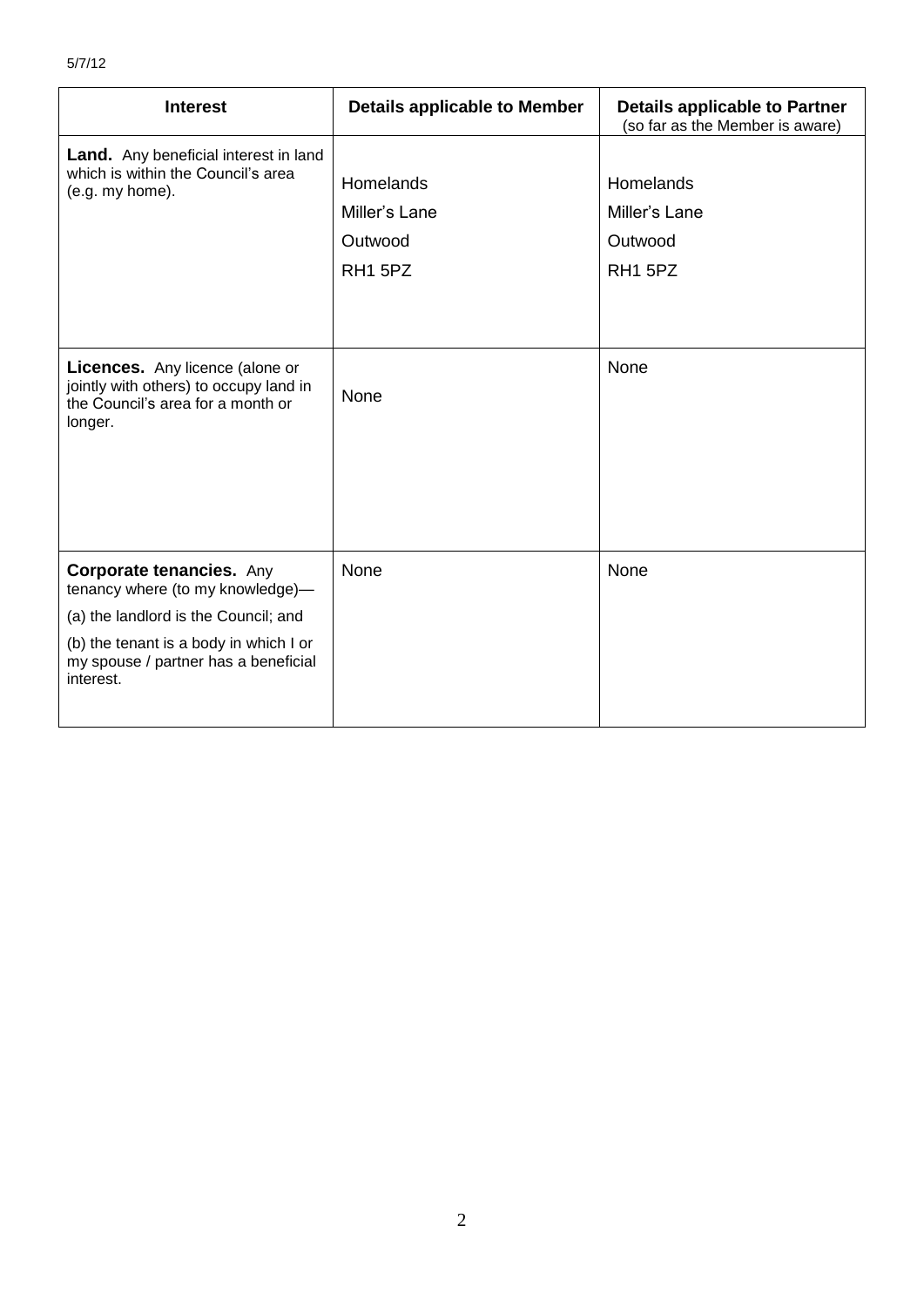| <b>Interest</b>                                                                                                                                                                                                                                                                   | <b>Details applicable to Member</b> | Details applicable to Partner<br>(so far as the Member is aware) |
|-----------------------------------------------------------------------------------------------------------------------------------------------------------------------------------------------------------------------------------------------------------------------------------|-------------------------------------|------------------------------------------------------------------|
| <b>Securities.</b> Any beneficial interest<br>in securities of a body where-                                                                                                                                                                                                      |                                     | None                                                             |
| (a) that body (to my knowledge) has<br>a place of business or land in the<br>Council's area; and                                                                                                                                                                                  |                                     |                                                                  |
| (b) either-                                                                                                                                                                                                                                                                       | None                                |                                                                  |
| (i) the total nominal value of the<br>securities exceeds £25,000 or one<br>hundredth of the total issued share<br>capital of that body; or                                                                                                                                        |                                     |                                                                  |
| (ii) if the share capital of that body is<br>of more than one class, the total<br>nominal value of the shares of any<br>one class in which I (or my<br>spouse/partner) have a beneficial<br>interest exceeds one hundredth of<br>the total issued share capital of that<br>class. |                                     |                                                                  |

## **I give further notice** that I have the following

## **OTHER INTERESTS:**

Non-pecuniary interests that arise from my membership of or my occupation of a position of general control or management in the following bodies:

| <b>Interest</b>                                                                          | Details applicable to Member                                               |
|------------------------------------------------------------------------------------------|----------------------------------------------------------------------------|
| Bodies to which I have been appointed<br>by the Council                                  | <b>Planning Committee</b>                                                  |
| Bodies exercising functions of a public<br>nature                                        | None                                                                       |
| Bodies directed to charitable purposes<br>and with a connection to the Council's<br>area | Lloyd Hall Management Committee<br>Member of Outwood Horticultural Society |